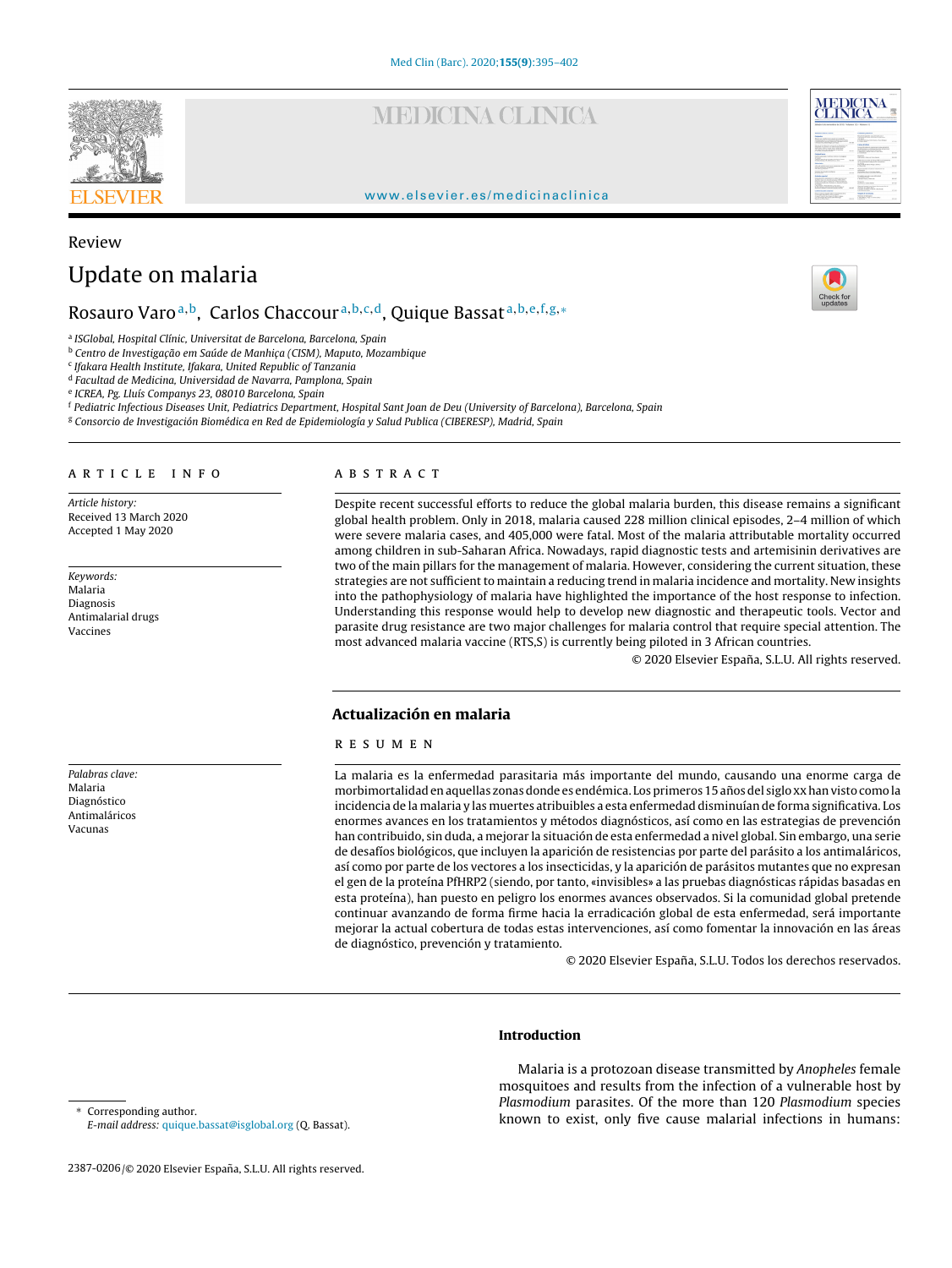Plasmodium falciparum, Plasmodium vivax, Plasmodium ovale, Plasmodium malariae and Plasmodium knowlesi. P. falciparum accounts for the overwhelming majority of mortality, accounting for over 99% of all malaria-associated deaths globally. Although P. vivax has been traditionally considered to cause uncomplicated malaria, there is evidence of its potential to cause severe disease.<sup>1</sup> P. knowlesi is a parasite transmitted from primates to humans that can also cause severe manifestations. P. malariae and P. ovale cause uncomplicated malaria, although rarely can associate other complications.

#### **Epidemiology**

Nearly half ofthe world's population is at risk of malaria which is currently endemic in 86 tropical and subtropical countries, encompassing all of sub-Saharan Africa (SSA) as well as large areas of South-East Asia, Eastern Mediterranean, Western Pacific, and the Americas.2

Malaria caused an estimated 228 million clinical cases and 405,000 deaths in 2018.<sup>2</sup> 94% of all deaths occurred in Sub-Saharan Africa. The greatest burden of severe disease is borne by children under 5 years of age which represent 67% of global deaths.<sup>2</sup>

The first 15 years of the millennium showed a stable and consistent reduction in the malaria burden, with important changes in its geographic distribution, and an overall reduction of around 60% in terms of malaria mortality. This led to a renewed enthusiasm, endorsed by the Global health community, toward a second push for malaria eradication. During the last 5 years, however, progress in terms of the malaria burden seems to have stalled, with a set of countries adequately progressing toward malaria elimination, but other countries showing an alarming increasing incidence of their malaria burden. P. falciparum accounts for the vast majority of malaria cases in the WHO African region (>99%), but is also a problem in regions of the Western Pacific (71.9%), the Eastern Mediterranean (69%) and South-East Asia (62.8%). P. vivax is the parasite driving the burden in the Americas and South-east Asia, and, apart from some specific regions of the Horn of Africa, is very uncommon across the rest of Africa due to the absence of Duffy antigen in human populations.<sup>3</sup> P. malariae and P. ovale are globally distributed but their overall prevalence is low with P. ovale mainly present in Southeast Asia and West Africa. P. knowlesi is a zoonotic malaria, currently only transmitted to humans from macaques, and highly circumscribed in a small geographical region around Borneo in Malaysia. Malaria can be transmitted occasionally through other mechanisms that do not include the triad vector-parasitehuman, namely through blood transfusions, organ transplant, or congenitally, but the relative contribution of these mechanisms to the overall burden is almost negligible.

#### **Biology**

The lifecycle of P. falciparum is summarized in Fig. 1. The female Anopheles mosquito requires protein for egg development and inoculates the infective form of the parasite (sporozoites) when feeding upon humans. The sporozoites circulate for a few minutes in the bloodstream and invade hepatocytes where they remain, replicating for 7–14 days. This is called the pre-erythrocytic stage, and equals to the incubation period, as no symptoms are yet present. For species like P. vivax or P. ovale this stage may last weeks, months and even years as some parasites can remain dormant in the liver as hypnozoites, $^4$  to subsequently relapse. After emerging from the liver as merozoites, the parasite starts its erythrocytic stage, whereby leading to the appearance of clinical symptomatology. Each merozoite entering the bloodstream will try to invade a red blood cell (RBC) and multiply into what is known as an erythrocytic schizont which will burst and release merozoites which can re-invade other RBCs and perpetuate the blood stage of the cycle. A small percentage of merozoites will differentiate into a different and parallel pathway and develop into the sexual stages or gametocytes. In order to ensure transmission to the next human being, the female and male gametocytes will need to be absorbed by a second mosquito where they will be able to complete the sexual reproduction in the vector's midgut. After a period of 9–14 days, the mosquito cycle ends up with the sporozoite migrating to the salivary glands, from where they will be ready for a new bloodstream inoculation during a subsequent blood meal, thus completing the transmission cycle.

#### **Pathogenesis**

Traditionally, malaria has been defined in relation to periodic fever paroxysms which coincide with the parasite's intraerythrocytic cycles of each species (24 h for P. knowlesi infection; 48 h for P. falciparum, P. vivax and P. ovale; and 72 h for P. malariae).

P. falciparum is the unique species able to cause multiple infections on a single RBC as well as to invade RBCs of any age, thus translating into a greater virulence and faster multiplication causing more severe disease. Both parasite and host determinants contribute to the onset and outcome of severe and cerebral malaria (CM) although why some individuals develop severe disease is still unknown.<sup>5</sup> RBCs sequestration, inflammation and endothelial dysfunction are key components of the so called pathological triumvirate which leads to severe malaria  $(SM)$ .<sup>6</sup>

First, sequestration is suggested to be mediated through the adherence of mature forms of infected RBCs to host receptors expressed on the endothelium lining host capillaries, on uninfected RBCs to form rosettes<sup>7</sup> and on platelets to form platelet-mediated clumps.8 Cytoadhesion, a key feature of the pathogenesis of P. falciparum associated infections, is mediated by the P. falciparum erythrocyte membrane protein 1 (PfEMP1), $9$  which binds to numerous host receptors. Secondly, SM, including SMA and CM, has been also co-related with an excessive host immune response and, consequently, a deregulated inflammatory state. In third place, endothelial dysfunction is gaining importance as a key component of SM pathogenesis linking sequestration and inflammation.<sup>10</sup>

High parasite biomass is also directly related to SM and the phenomena of RBC sequestration, inflammation and endothelial dysfunction.6 P. falciparum histidine-rich protein-2 (HRP2) is a water soluble protein produced by the parasite and released from RBCs, the measure of which provides a more robust estimate of the total body parasite biomass, particularly when comparing it to peripheral parasitaemia.<sup>5,11</sup> High concentrations of HRP-2 are associated with SM and higher mortality. $12,13$ 

#### **Immunity**

There is no sterilizing immunity to malaria infection. However, repeated exposure to infective mosquito bites leads to the progressive acquisition of clinical immunity and protects against severe disease and death. This is the case of children born in hightransmission areas, who after repeated exposure to infected bites, will acquire immunity to SM if they survive the first years of life.<sup>14</sup> This does not mean that they will not suffer infections throughout their childhood or adult life, but the likelihood of those infections becoming clinically evident and severe will be drastically reduced. On the other hand, when transmission is low, and exposure less frequent, severe disease may be present at any age because of the lack of development of clinical immunity. In a context where there is a significant reduction of the malaria incidence, this should be taken into consideration, because reduced transmission may affect the acquisition of natural immune responses and therefore lead to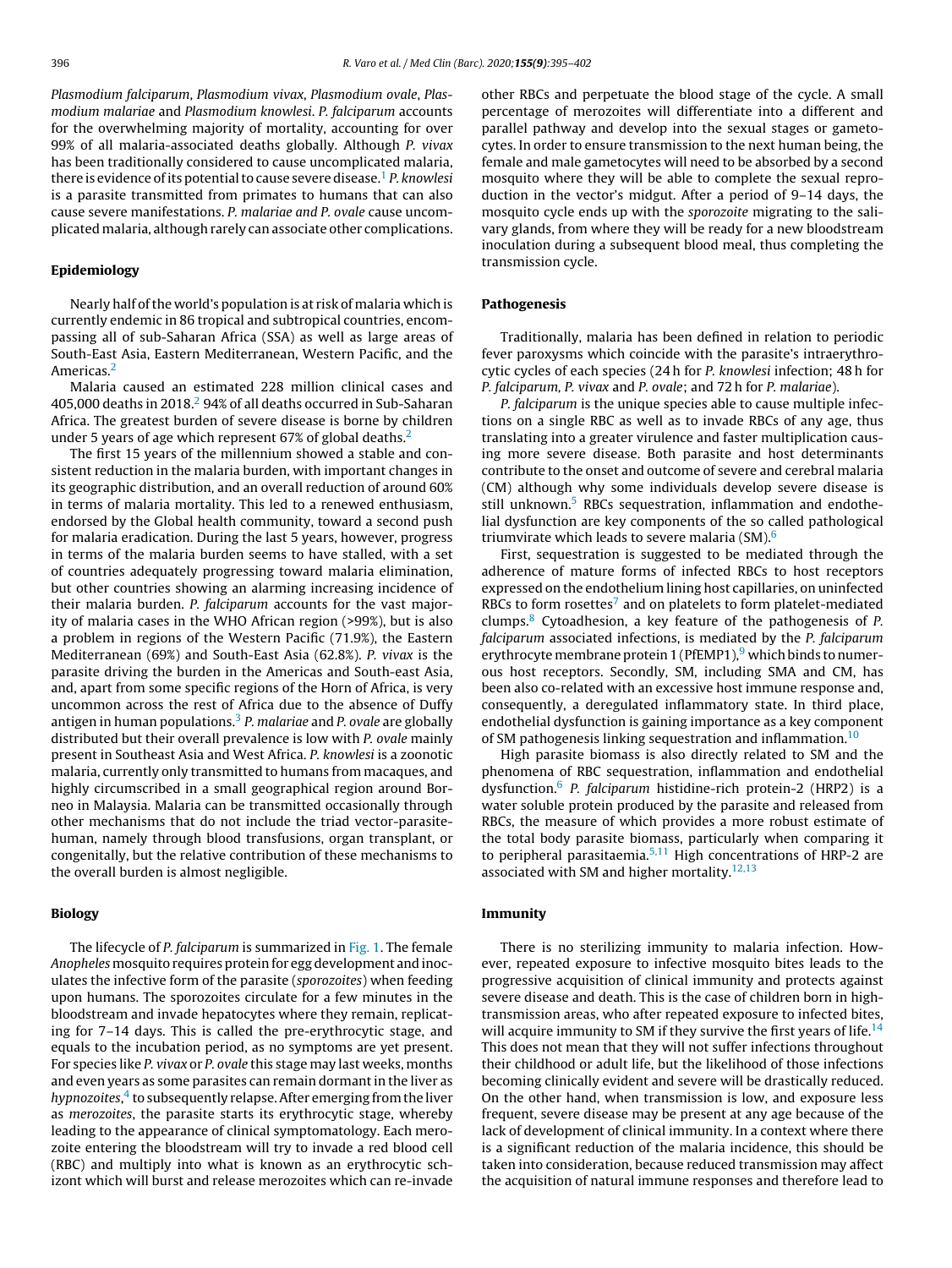

**Fig. 1.** Lifecycle of Plasmodium falciparum in human body and anopheline mosquito.

changes in the clinical spectrum of the disease.15 Those responses and the mechanisms associated are far from being completely understood.16

#### **Clinical features of malaria**

The vast majority of malaria infections do only cause mild disease with only ∼1% of P. falciparum infections causing severe clinical manifestations. An uncomplicated malaria case is defined as a patient with a clinical diagnosis of malaria with a Plasmodium asexual parasitaemia >0 parasites/ $\mu$ L and not fulfilling the criteria for SM. The cardinal sign of malaria is fever, an abnormally elevated body temperature. In addition to this, the first symptoms of disease are non-specific including general malaise, fatigue, arthralgia, myalgia, headache, abdominal discomfort, nausea, vomiting or orthostatic hypotension. In malaria-endemic areas, malaria is the most common cause of fever and most patients will only have few abnormal physical findings. In non-endemic areas, malaria needs to be suspected in patients with a travel history to endemic countries.

SM is a complex multi-system disease that may be differently defined according to the age group it affects. Most children with SM can be identified by a combination of just three overlapping syndromes which differ in biological, clinical and epidemiological characteristics: Cerebral malaria (CM), Severe malarial anemia (SMA) and acidosis/hyperlactatemia (clinically manifested as respiratory distress). Other manifestations include hypoglycaemia, acute kidney injury, jaundice, repeated convulsions, pulmonary edema, significant bleeding, hyperparasitaemia, or shock  $(Table 1).<sup>17</sup>$  Clinical manifestations of malaria differ between adults and children, with multiorgan failure and shock being more frequent in the former. New insights, such as the demonstration of high prevalence of acute kidney injury in children, $18$  are however confirming that some clinical features considered more typical of adults are also frequent in children. Irrespective of the age, neurological involvement, acidosis and renal

impairment are associated with poor outcomes and the combination of them may worsen the prognosis. $19-21$ 

CM is characterized by severe impairment of consciousness (deep coma) in the absence of other alternative explanations or diagnoses. CM can also present with repeated seizures or other neurological abnormalities and is associated with different longterm cognitive and neurological deficits in up to one-third of survivors. $22-27$  CM, both in adults and children, may reach case fatality rates (CFR) of 20%, being brain swelling a key pathogenetic event to explain these high percentages. $28-31$  Respiratory distress is a common manifestation of SM which develops in up to 25% of adults and 40% of children with severe falciparum malaria.<sup>32</sup> It usually presents with deep (acidotic) and labored breathing, tachypnea, low chest indrawing and sustained nasal flaring. Although SM is mainly caused by P. falciparum, SMA may present in all types of malaria.<sup>33</sup> Prevalence of anemia in malarial endemic areas is very high, particularly in children, and has a multifactorial etiology. $34$  Malaria associated anemia decreases with age and increases with exposure. $6$  Albeit its lower associated CFR, but due to its high incidence, SMA is the principal cause of malaria attributable mortality globally.

In the last decade, the pathogenic potential of other species such as P. vivax or P. knowlesi has also become evident. These two species should no longer be considered benign, and should be approached more vigorously in terms of their management.

#### **Diagnosis**

Malaria manifestations are non-specific and difficult to distinguish from other illnesses only based on a clinical approach. Current guidelines recommend to confirm the parasite presence in all suspected malaria cases before starting early, specific and appropriate treatment. Table 2 summarizes the current available tools for malaria diagnosis. Thick and blood films are still the gold standard for malaria diagnosis. Thick films are highly sensitive to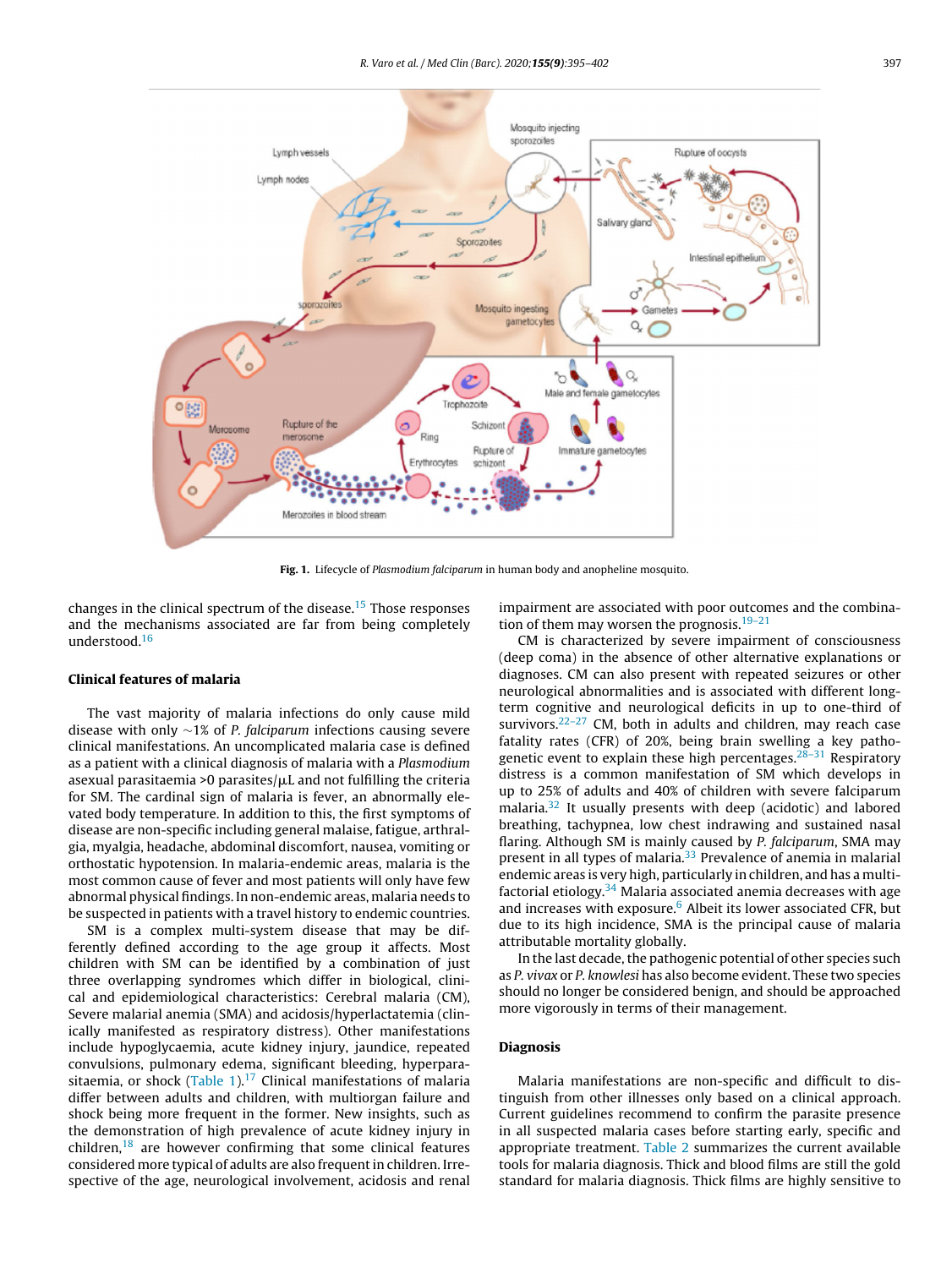# **Table 1**

| Clinical defining features of severe malaria. |  |  |  |
|-----------------------------------------------|--|--|--|
|-----------------------------------------------|--|--|--|

| Impaired consciousness                  | A Glasgow Coma Score < 11 in adults or a Blantyre coma score < 3 in children                                 |
|-----------------------------------------|--------------------------------------------------------------------------------------------------------------|
| <b>Acidosis</b>                         | A base deficit of >8 meg/l or, if unavailable, a plasma bicarbonate of <15 mM or venous plasma               |
|                                         | lactate>5 mM. Severe acidosis manifests clinically as respiratory distress – rapid, deep and labored         |
|                                         | breathing                                                                                                    |
| Hypoglycaemia:                          | Hypoglycaemia: Blood or plasma glucose < $2.2 \text{ mM}$ (<40 mg/dl)                                        |
| Severe malarial anemia:                 | Severe malarial anemia: A hemoglobin concentration $\leq 5$ g/dl or a haematocrit of $\leq 15\%$ in children |
|                                         | $\le$ 12 years of age (<7 g/dl and <20%, respectively, in adults) together with a parasite count             |
|                                         | $>10,000/\mu l$                                                                                              |
| Renal impairment (acute kidney injury): | Plasma or serum creatinine >265 $\mu$ M (3 mg/d) or blood urea >20 mM                                        |
| Jaundice:                               | Plasma or serum bilirubin >50 lM (3 mg/dl) together with a parasite count >100,000/ $\mu$ l                  |
| Pulmonary edema                         | Radiologically confirmed, or oxygen saturation < 92% on room air with a respiratory rate >30/min,            |
|                                         | often with chest indrawing and crepitations on auscultation                                                  |
| Significant bleeding                    | Including recurrent or prolonged bleeding from nose gums or venipuncture sites; haematemesis                 |
|                                         | or melena                                                                                                    |
| <b>Shock</b>                            | Compensated shock is defined as capillary refill $\geq$ 3 s or temperature gradient on leg (mid to           |
|                                         | proximal limb), but no hypotension. Decompensated shock is defined as systolic blood                         |
|                                         | pressure < 70 mm Hg in children or < 80 mm Hg in adults with evidence of impaired perfusion                  |
|                                         | (cool peripheries or prolonged capillary refill)                                                             |
| Hyperparasitaemia:                      | Plasmodium falciparum parasitaemia >10%                                                                      |
|                                         |                                                                                                              |

Source: Severe malaria. Trop Med Int Health. 2014;19 Suppl. 1:7–131.

#### **Table 2**

Diagnostic tools for detection of malaria, benefits and limitations.

| Method                             | Principle                                           | <b>Benefits</b>                                                                                                                                              | Limitations                                                                                                                                 |
|------------------------------------|-----------------------------------------------------|--------------------------------------------------------------------------------------------------------------------------------------------------------------|---------------------------------------------------------------------------------------------------------------------------------------------|
| Clinical diagnosis                 | Recognition of symptoms                             | Rapid and cheap                                                                                                                                              | Very unspecific (over diagnosis<br>and overtreatment)                                                                                       |
| Microscopy                         | Observation of malaria<br>parasites in blood smears | Species differentiation and<br>quantification                                                                                                                | Labor and time consuming                                                                                                                    |
|                                    | (thick and thin films)                              | Follow-up of patients                                                                                                                                        | Requires trained staff and<br>equipment maintenance                                                                                         |
| Rapid diagnosis test (RDT)         | Detection of malaria antigens<br>in blood samples   | Fast (5-20 min) and simple to<br>perform and interpret<br>Affordable and stable in<br>extreme conditions<br>No need of high qualified staff<br>and equipment | Possible false positives and<br>negatives<br>No species differentiation or<br>quantification<br>Limited performance for<br>mixed-infections |
| Polymerase chain reaction<br>(PCR) | Identification of malaria DNA<br>in blood samples   | High sensitivity and specificity<br>Species differentiation and<br>quantification<br>Antimalarial resistance                                                 | High cost<br>Need of highly technical<br>expertise and equipment<br>maintenance                                                             |
|                                    |                                                     | detection                                                                                                                                                    |                                                                                                                                             |

Adapted from: Rubio M, Bassat Q, Estivill X, Mayor A. Tying malaria and microRNAs: from the biology to future diagnostic perspectives. Malar J. 2016;15:167.

define the presence or absence of infection, and thin films allow differentiation of species and quantification of malaria parasites with a limit of detection between 50 and 500 parasites/µL which can reach 5 parasites/ $\mu$ L with expert microscopists. However, rapid diagnostic tests (RDTs) are now the most widely available option and often the first-line investigation method, as they provide simple, sensitive and specific diagnosis based on the detection of HRP-2, pan-malaria or species-specific lactate dehydrogenase (LDH), or aldolase antigens in finger-prick collected blood samples. $4$  They are an affordable, cost-effective and easy to use technology with minimal training required and limited or no need of instrumentation; they can be stored without refrigeration and provide rapid results. Indeed, the RDTs have stirred a diagnostic revolution, allowing the endemic areas to escape from empirical treatment based on suspected malaria diagnosis. Altogether, these characteristics make RDTs a great option to improve the management of malaria cases, especially in areas with limited laboratory resources. They are also a valuable option in epidemic investigations and surveys. However, these tests are mainly qualitative and some of them do not differentiate between species giving less information than microscopy for an adequate management of the disease. RDTs may remain positive for several weeks after acute infection and complete parasite clearance, thereby presenting the possibility of them providing false positive results which merely reflect a recent infection. Another important problem has been recently identified regarding HRP2-based diagnostic tests, whereby, the test may produce negative results in infections caused by P. Falciparum parasites lacking the PfHRP-2/3 genes, a genetic evolution of the parasite that renders these RDTs useless. Such a phenomenon is being increasingly evidenced, and in countries such as Eritrea or Peru, up to 80% of the circulating falciparum strains may be HRP2/3 deficient, $<sup>2</sup>$  thus</sup> triggering the need to include non-HRP2 based RDTs in their diagnostic arsenal. Additionally, some RDTs may also fail to work in the presence of very high P. falciparum parasitaemias (prozone effect), or be unable to detect low parasitaemias (threshold of detection is around 100 parasites/ $\mu$ L).<sup>3</sup> Nucleic acid amplification based-tests can detect low density malaria infections but in endemic countries their use is restricted for epidemiological research and surveys mapping and they do not have a practical role in the clinical management of malaria.<sup>35</sup> In high income countries they might be used for accurate species diagnosis of imported malaria.

#### **Case management**

Effective case management is based on early and accurate diagnosis and treatment. The discovery of the artemisinin derivatives from the Artemisia annua plant $36$  changed the paradigm of malaria treatment shifting from quinolone-based to artemisinin-based therapies, which are now the first choice to treat uncomplicated and severe P. falciparum malaria given their speed, potency and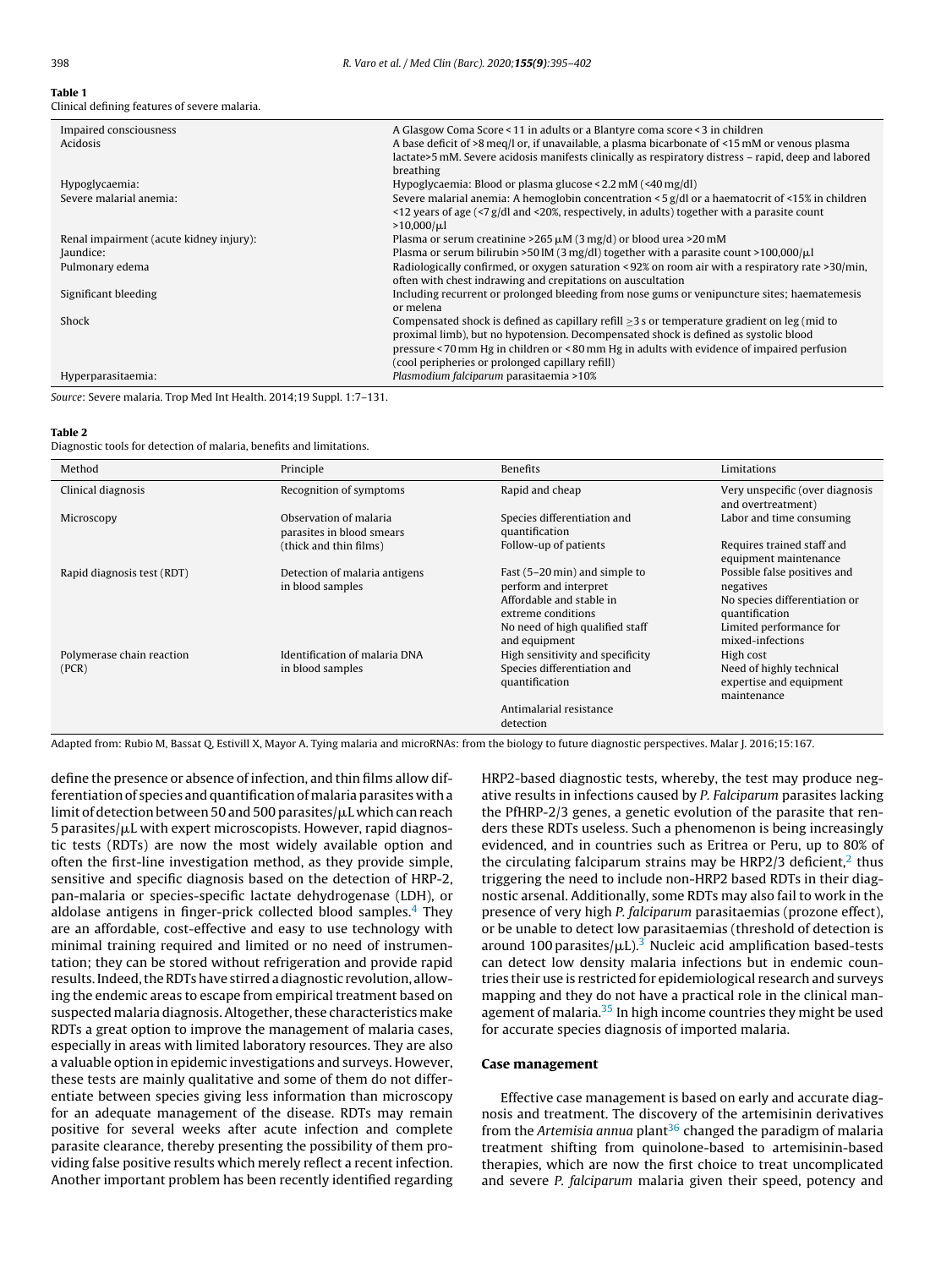#### **Table 3**

Main principles for the drug treatment of malaria.

#### **Severe malaria**

#### Treatment of choice

• Artesunate (i.v. or i.m.) 2.4 mg/kg\* immediately, then at 12, 24 h and daily until patient is able to drink and eat (\*For children < 20 kg the parenteral artesunate dose is 3 mg/kg)

**Alternatives** 

• Artemether (i.m.) 3.2 mg/kg initial dose followed by 1.6 mg/kg daily until oral medication can be taken reliably

• Quinine dihydrochloride (20 mg salt/kg) by slow intravenous infusion over 4 h or by i.m. injection split to both anterior thighs, followed by 10 mg salt/kg 8 h until patient is able to swallow.

#### **Uncomplicated malaria**

Uncomplicated P. falciparum malaria

• Artemether 1.4–4 mg/kg body weight + lumefantrine 10–16 mg/kg body weight twice daily for 3 days

• Artesunate 4 mg/kg body weight + amodiaquine 10 mg/kg body weight once daily for 3 days

• Artesunate 4 mg/kg body weight + mefloquine 8.3 mg/kg body weight once daily for 3 days

• Dihydroartemisinin 4 mg/kg body weight + piperaquine 18 mg/kg body weight once daily for 3 days (for children < 25 kg the dose of dihydroartemisinin is at least 2.5 mg/kg per day)

• Artesunate 4 mg/kg body weight + sulfadoxine–pyrimethamine 25/1.25 mg/kg body weight, once daily for 3 days

• Artesunate 4 mg/kg body weight + pyronaridine 7.5–15 mg/kg body weight, once daily for 3 days

Uncomplicated Chloroquine-sensitive<sup>a</sup> P. vivax, P. ovaleb, P. malariae, P. Knowlesi

• Chloroquine dose of 10 mg base/kg body weight at days 1 and 2 followed by 5 mg base/kg body weight at day 3.

<sup>a</sup> In areas with chloroquine-resistant infections, adults and children with uncomplicated P. vivax, P. ovale, P. malariae or P. knowlesi malaria (except pregnant women in their first trimester) can be treated with an artemisinin derivative (except artesunate- sulfadoxine–pyrimethamine for P. vivax).

<sup>b</sup> If there are no contraindications (pregnancy, children <6 months, glucose-6-phosphate-dehydrogenase deficiency) treatment of P. vivax and P. ovale must be followed by a radical cure with primaquine 0.5-1 mg/kg body weight once daily during 7-14 days. Alternatively, a single dose treatment with tafenoquine has already been FDA approved in patients ≥16 years of age (dose 300 mg), although not yet widely implemented or recommended by WHO.

safety (Table 3 summarizes the drug treatment options for treating malaria)

Pregnant women

#### Uncomplicated malaria

The main objectives of the treatment of uncomplicated malaria are to prevent progression to severe disease and death, reduce clinical symptoms and cure the infection as soon as possible. $2 \text{ In }$ endemic regions, correct and prompt treatment should also help to prevent antimalarial drug resistance and to reduce onward transmission to others. In the past decades, this has relied essentially in the use of inexpensive and widely available antimalarial drugs in combination treatments, rather than as monotherapies.

Current recommendations state that children and adults with uncomplicated P. falciparum malaria (except pregnant women in their first trimester) should be treated with one of the following Artemisinin-based combination therapies (ACTs): artemetherlumefantrine, artesunate-amodiaquine, artesunate-mefloquine, dihydroartemisinin-piperaquine, artesunate-sulfadoxinepyrimethamine, and artesunate-pyronaridine. They combine two active drugs with different mechanism of action and different half-lives. ACTs are administered orally in regimens which must in all cases cover a 3-day full course.

Chloroquine is the recommended treatment for uncomplicated malariae, vivax and ovale infections which should be followed by a radical cure with a drug with specific effect upon the liver hypnozoites. For this purpose, primaquine has been used globally for nearly seven decades, although its toxicity in G6PD deficient individuals (whereby it can cause severe or even life-threatening haemolysis) and compliance issues associated with the duration of recommended treatment (14 days) have made the treatment of P. vivax and P. ovale suboptimal. $37$  More recently, tafenoquine, a single dose compound with similar antihypnozoitic potential to the complete primaquine treatment, has been approved by stringent regulatory authorities, although its toxicity liabilities regarding G6PD deficient individuals remain the same, and require its use obligatorily associated with the screening and quantification of G6PD activity.  $38,39$  In case of resistance to chloroquine, or in countries where both falciparum and vivax coexist frequently, ACTs have become the first line drugs also for the treatment of vivax.

Pregnant women are a particularly vulnerable group as malaria infection may lead to develop pregnancy loss, severe anemia, pulmonary edema and hypoglycemia. Mortality in pregnant women with SM may reach 50% and is more likely to occur during 2nd and 3rd trimester, especially in the first pregnancy. Furthermore, pregnant women are at higher risk of treatment failure. In the first trimester of pregnancy it is recommended to use oral quinine and clindamycin, during 7 days. $40$  The recommended drugs during 2nd and 3rd terms of pregnancy are ACTs which have proven to be safe and effective and it is expected that in a near future they will be also indicated during the first trimester. $41$  Congenital malaria is rare in endemic countries where mothers have high level of antibodies which they transmit to their offspring, however this complication needs to be taken into consideration when naïve pregnant women with no immunity whatsoever against malaria travel to endemic areas and get infected there. Congenital malaria in newborns behaves as a systemic disease, and needs to be in the differential diagnosis of neonatal sepsis.

#### Non-immune travelers

Non-immune travelers are individuals from areas without malaria transmission who travel to malaria endemic areas and get exposed to infective bites there. They are generally malaria-naïve and, consequently, a high-risk group that can easily develop SM. They should receive early diagnosis and prompt treatment according to national policies. In non-endemic areas appropriate diagnosis and management can be difficult due to the lack of familiarity of practitioners, the poor recall of travel as a risk factor, and the limited availability of some antimalarials. Chemoprophylaxis using antimalarial drugs before, during and immediately after the trip is currently considered the best recommendation to prevent malaria in this particular vulnerable group. In case of infection, ACTs or atovaquone-proguanil are the currently recommended regimes for treating uncomplicated malaria in these patients.

#### Treatment failure

When malaria treatment is not successful, symptoms may recur with an associated positive parasitemia 2–6 weeks after initial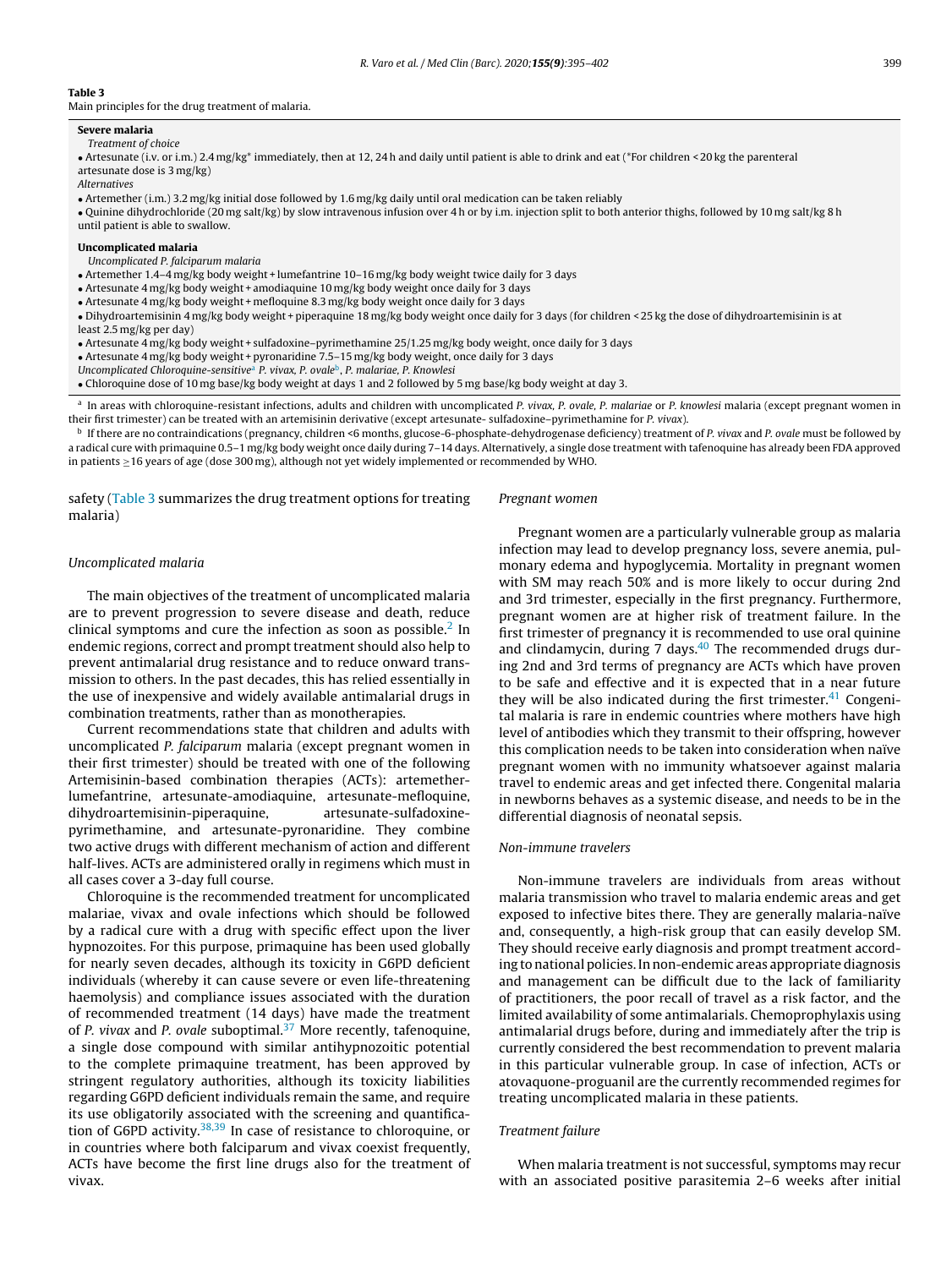regimen. There are some issues which may explain this failure as high parasite burden, the limited availability of pediatric friendly formulations, impaired or reduced drug absorption due to severe disease and vomit, the limited shelf-life of the artemisinin derivatives, the emerging resistance to artemisinin derivatives or existing resistance to the partner drug, and the lack of new drugs/partner drugs. In endemic countries there are additional challenges as difficulties in access to health system; drugs costs, distribution and stock out challenges, and the worrying and under assessed threat provoked by "counterfeit" or substandard drugs.42,43

#### Antimalarial drug resistance

Emergence of antimalarial drug resistance threatens effective antimalarial drug treatment, malaria control, and elimination. It has been observed for all antimalarials and, more recently, also for the artemisinins. Artemisinin resistance appears to be "partial", is characterized by a slower parasite clearance, and has emerged (like all other resistances documented for antimalarial drugs) in the Greater Mekong Subregion.44 Although sporadic case reports of delayed clearance times for artemisinins have also been reported in SSA, there is no evidence that such a phenotype has reached the most vulnerable continent. $45$  Polymorphisms in the kelch13 (k13) propeller gene of P. falciparum have been associated with artemisinin resistance.46

Ofthe five human malaria species, P. falciparum and P. vivax have developed resistance to antimalarial drugs. There is no conclusive evidence about chloroquine resistance in P. malariae.<sup>47</sup>

#### Management of severe and cerebral malaria

Parenteral artesunate is now widely accepted as the standard of care for the treatment of SM, both in adults and children, following the landmark SEAQUAMAT and AQUAMAT trials that demonstrated its superiority over quinine.  $48,49$  The main advantage of artemisinin derivates is their potency leading to a rapid reduction of the parasite biomass. Although artesunate is more effective than quinine for the treatment of SM, this drug remains highly efficacious in its parenteral form and is still indicated in the treatment of malaria during the first trimester of pregnancy.<sup>40</sup> Intramuscular artesunate administration has proven to be non-inferior to intravenous artesunate in reducing parasitemia  $\geq$ 99% at 24 h in children with SM.<sup>50</sup> Intramuscular artemether seems to be inferior to parenteral artesunate in adults but is more effective that quinine in adults and children, thus being another valuable option when artesunate is not available.51 Parenteral treatment must be shifted to oral when the patient improves and is able to eat and drink. Artesunate is also indicated in its rectal form as a pre-referral option for children under six years of age living in remote areas waiting for immediate transfer to a higher-level.<sup>52</sup>

Malaria complications may develop very fast, and may lead to death only a few hours after the first symptoms. Patients with SM may be adequately monitored with frequent measures of vital signs and hematological and biochemical parameters such as glycaemia, hemoglobin or renal and hepatic function. Whenever feasible, monitoring parasite density is desirable until confirming parasite clearance. $<sup>1</sup>$ </sup>

#### Adjunctive therapies for severe malaria

Even with the improved efficacy of artesunate, CFR for SM and CM remain high.<sup>48,49</sup> Therefore, treatment with potent artemisininderivatives alone is insufficient to prevent death or neurological disability in all patients with SM. Adjunctive therapies are used in combination with primary antimalarial treatment, with the aim of improving clinical outcomes, reducing mortality, and

preventing neurocognitive impairment. Several adjunctive therapies as steroids, immunoglobulin, anti-TNF therapies, antiepileptic drugs, mannitol, nitric oxide or blood transfusions have been evaluated without proving any success.<sup>53,54</sup>

#### **Prevention of malaria**

#### Vector control or bite prevention

Measures to reduce the mosquito population or to limit the contact between humans and mosquitoes are the best preventive measures against malaria. $<sup>2</sup>$  Scale up of Insecticide-based, home-</sup> centered interventions such as long-lasting insecticidal nets (LLINs) and indoor residual spraying (IRS) are surely important contributors to the significant decline in the malaria burden witnessed globally from 2000 to  $2015$ <sup>55</sup> However, such success is threatened by the emergence of mosquitoes resistant to pyrethroids,  $56$ the only insecticide currently use in LLINs, and to other insecticides used as part of other vector control strategies. Additionally, several mosquito behavioral changes are important biological challenges in our fight against malaria, including shifts to outdoor or early biting, quick house exiting right after feeding and even partially feeding upon animals. Such behavioral changes may allow vectors to avoid insecticide and keep transmission high even in the presence of good LLINs or IRS coverage in a phenomenon known as residual transmission.57 Innovative approaches are needed to control residual transmission, some options being considered include the use of drugs (such as for example ivermectin, a potent endectocide<sup>58</sup>) that kill mosquitoes feeding upon treated people or animals, attractive targeted sugar baits and spatial repellents.<sup>59</sup>

#### Chemoprophylaxis

#### Intermittent preventive treatment

These are innovative preventive schemes for the administration of different antimalarial treatment regimens separated in time to risk groups, benefitting with high coverage encounters of the malaria-endemic populations with the health system. Preventive treatment in pregnant women with sulfadoxine-pyrimethamine (SP) is a recommendation implemented in many African countries with high P. falciparum endemicity, and has clear benefits on the health of the pregnant mother and the newborn. WHO currently recommends at least three doses (one month apart) during pregnancy, although the coverage of such a recommendation still remains suboptimal.

#### Seasonal malaria chemoprevention

This is a strategy to protect children under five years of age in the Sahel, where malaria is highly seasonal and transmission occurs only during a few consecutive months of the year. It consists of administering a monthly dose of an artemisinin-free antimalarial (SP-Amodiaquine) during the malaria-transmission season (usually 3–4 months long). Such a strategy has demonstrated an 80% reduction in malaria episodes and almost 60%reduction in all-cause mortality when implemented appropriately. WHO also recommends intermittent prophylaxis in infants in areas where malaria transmission is moderate-high and P. falciparum's resistance to SP is less than 50%, $40$  but the lack of real-time data on the frequency of this phenotype has hindered this recommendation.

#### Fixed-term prophylaxis

Antimalarial chemoprophylaxis is recommended for everyone, especially children, traveling to malaria-endemic areas. This should be done with the most suitable drug or combination of drugs (atovaquone-proguanil, doxycycline, mefloquine, etc.) for the area to be visited and which best adapts to the idiosyncrasy of the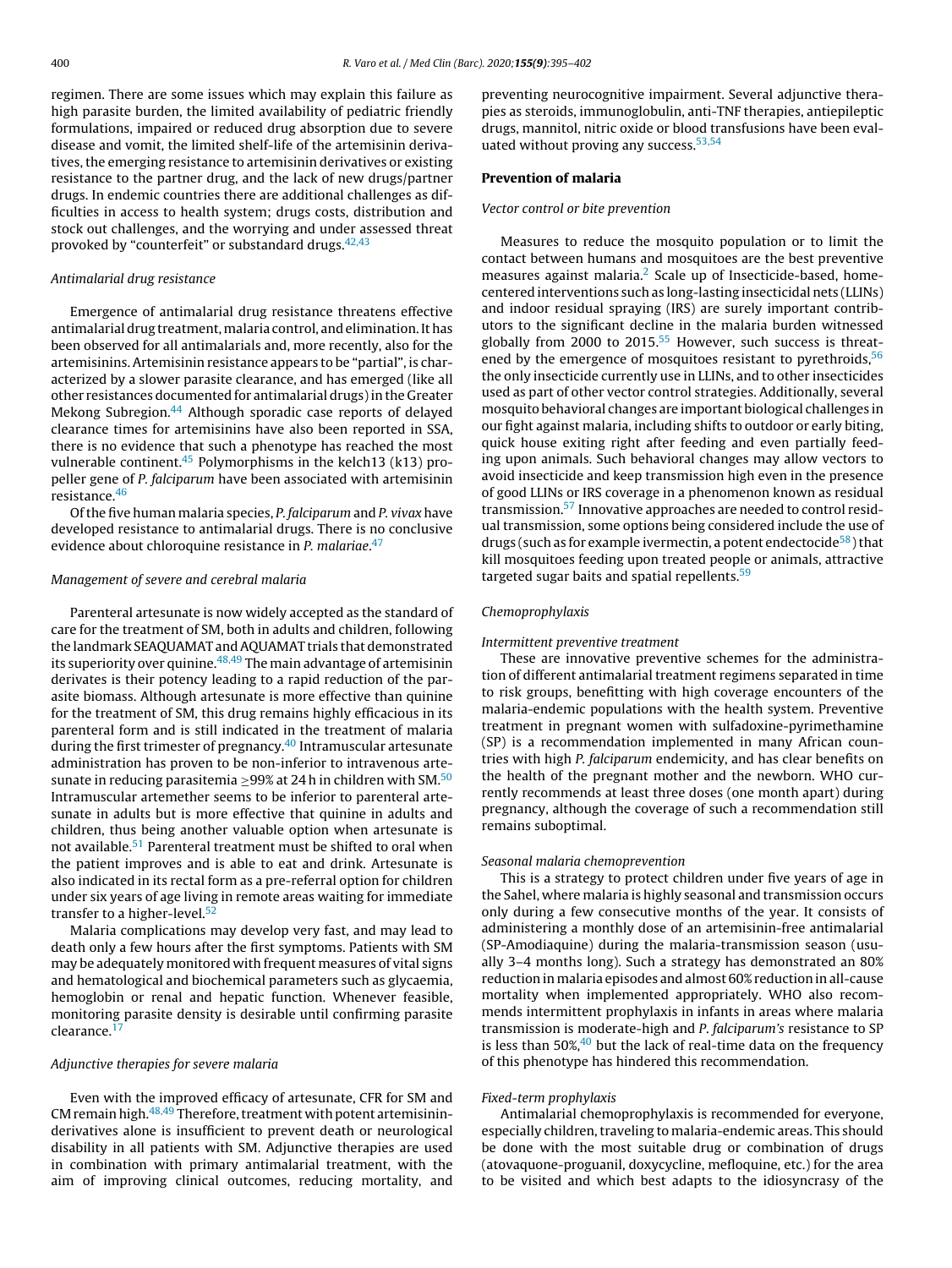traveler, always following the current recommendations of the WHO or the US Centers for Disease Control and Prevention (CDC). The drug or combination of drugs should be started before the trip, with the aim of reaching good blood levels upon arrival at the destination, and should generally be continued for an additional 1–4 weeks after returning, to cover the incubation period of a possible infective bite received in the last days of the trip. HIV-infected patients receiving co-trimoxazole as prophylaxis for opportunistic infections are partially protected of malaria infections, but should consider taking additional drugs as this scheme is not sufficient to guarantee full protection.

#### Vaccines

The great antigenic variability shown by the malaria parasite throughout its life cycle has made the design of effective vaccines a titanic task. The RTS,S/AS01 malaria vaccine, approved by stringent regulatory authorities (European Medicines Agency) in the year 2015 is, currently, the only effective compound, and has shown consistently significant (albeit partial) levels of protection, both against clinical malaria and severe malarial disease. $60$  A pilot and large-scale implementation program, promoted by the WHO, was launched in 2019 in three African countries, namely Ghana, Kenya and Malawi to evaluate its protective effective, the feasibility of administering 4 doses, the impact on overall infant mortality and the safety of its routine use in endemic countries. It is expected that after three years of implementing such pilot program, a clear recommendation will emerge on the need to include this vaccine as part of the expanded program of immunization throughout falciparum endemic settings. The development of a vaccine against P. vivax is far behind the development of vaccines against P. falciparum, with no recent clinical trials beyond phase II.

Another approach to the development of an effective vaccine, consists on the attempt to develop an immune response as a result of the inoculation of irradiated and therefore attenuated P. falciparum sporozoites. Such an approach, logistically more complex, has however provided initial promising results in human volunteers subject to an experimental malaria challenge, but the efficacy of such a vaccine needs to be confirmed in malaria-endemic areas.  $61$ 

#### **Conclusions and future perspectives**

In the third decade of the 21st century, malaria remains a significant challenge to the health of humans living where it is transmitted. The encouraging trends observed in the first years of the millennium are now threatened by a stall in progress reducing malaria cases. The new push for malaria eradication, which monopolized most malaria efforts in the last decade seems to have been tampered by a renewed spirit of enhanced efforts in those countries with higher burdens, recognizing that lack of improvements there will thwart global progress. In this particular moment, innovation and research focussing on new therapeutics, diagnostics and insecticides need to continue at the forefront of global efforts, so as to overcome the biological challenges affecting the tools available, and thus creatively bypass the hurdles that are hampering our fight against this deadly disease.

#### **Conflict of interest**

The authors declare that they have no competing interests.

#### **References**

1. Naing C, Whittaker MA, Nyunt Wai V, Mak JW. Is Plasmodium vivax malaria a severe malaria? A systematic review and meta-analysis. PLoS Neglect Trop Dis. 2014;8:e3071.

- 2. WHO. World Health Organization: World malaria report 2019; 2019.
- 3. Ashley EA, Pyae Phyo A, Woodrow CJ. Malaria. Lancet. 2018;391:1608–21.
- 4. White NJ, Pukrittayakamee S, Hien TT, Faiz MA, Mokuolu OA, Dondorp AM. Malaria. Lancet. 2014;383:723–35.
- 5. Dondorp AM, Desakorn V, Pongtavornpinyo W, Sahassananda D, Silamut K, Chotivanich K, et al. Estimation of the total parasite biomass in acute falciparum malaria from plasma PfHRP2. PLoS Med. 2005;2:e204.
- 6. Cunnington AJ, Walther M, Riley EM. Piecing together the puzzle of severe malaria. Sci Transl Med. 2013;5, 211ps18.
- 7. Udomsangpetch R, Wahlin B, Carlson J, Berzins K, Torii M, Aikawa M, et al. Plasmodium falciparum-infected erythrocytes form spontaneous erythrocyte rosettes. J Exp Med. 1989;169:1835–40.
- 8. Pain A, Ferguson DJ, Kai O, Urban BC, Lowe B, Marsh K, et al. Platelet-mediated clumping of Plasmodium falciparum-infected erythrocytes is a common adhesive phenotype and is associated with severe malaria. Proc Natl Acad Sci USA. 2001;98:1805–10.
- 9. Baruch DI, Pasloske BL, Singh HB, Bi X, Ma XC, Feldman M, et al. Cloning the Plasmodium falciparum gene encoding PfEMP1, a malarial variant antigen and adherence receptor on the surface of parasitized human erythrocytes. Cell. 1995;82:77–87.
- 10. de Jong GM, Slager JJ, Verbon A, van Hellemond JJ, van Genderen PJ. Systematic review of the role of angiopoietin-1 and angiopoietin-2 in Plasmodium species infections: biomarkers or therapeutic targets? Malar J. 2016;15:581.
- 11. Desakorn V, Dondorp AM, Silamut K, Pongtavornpinyo W, Sahassananda D, Chotivanich K, et al. Stage-dependent production and release of histidine-rich protein 2 by Plasmodium falciparum. Trans R Soc Trop Med Hyg. 2005;99:517–24.
- 12. Rubach MP, Mukemba J, Florence S, John B, Crookston B, Lopansri BK, et al. Plasma Plasmodium falciparum histidine-rich protein-2 concentrations are associated with malaria severity and mortality in Tanzanian children. PLoS One. 2012;7:e35985.
- 13. Hendriksen IC, Mwanga-Amumpaire J, von Seidlein L, Mtove G, White LJ, Olaosebikan R, et al. Diagnosing severe falciparum malaria in parasitaemic African children: a prospective evaluation of plasma PfHRP2 measurement. PLoS Med. 2012;9:e1001297.
- 14. Crompton PD, Moebius J, Portugal S, Waisberg M, Hart G, Garver LS, et al. Malaria immunity in man and mosquito: insights into unsolved mysteries of a deadly infectious disease. Annu Rev Immunol. 2014;32:157–87.
- 15. Fowkes FJ, Boeuf P, Beeson JG. Immunity to malaria in an era of declining malaria transmission. Parasitology. 2016;143:139–53.
- 16. Malaguarnera L, Musumeci S. The immune response to Plasmodium falciparum malaria. Lancet Infect Dis. 2002;2:472–8.
- 17. WHO. Severe malaria. Trop Med Int Health. 2014;19(Suppl. 1):7–131.
- 18. Conroy AL, Hawkes M, Elphinstone RE, Morgan C, Hermann L, Barker KR, et al. Acute kidney injury is common in pediatric severe malaria and is associated with increased mortality. Open Forum Infect Dis. 2016;3, ofw046.
- 19. von Seidlein L, Olaosebikan R, Hendriksen IC, Lee SJ, Adedoyin OT, Agbenyega T, et al. Predicting the clinical outcome of severe falciparum malaria in african children: findings from a large randomized trial. Clin Infect Dis. 2012;54:1080–90.
- 20. Bruneel F, Tubach F, Corne P, Megarbane B, Mira JP, Peytel E, et al. Severe imported falciparum malaria: a cohort study in 400 critically ill adults. PLoS One. 2010;5:e13236.
- 21. Dondorp AM, Lee SJ, Faiz MA, Mishra S, Price R, Tjitra E, et al. The relationship between age and the manifestations of and mortality associated with severe malaria. Clin Infect Dis. 2008;47:151–7.
- 22. John CC, Kutamba E, Mugarura K, Opoka RO. Adjunctive therapy for cerebral malaria and other severe forms of Plasmodium falciparum malaria. Expert Rev Anti Infect Ther. 2010;8:997–1008.
- 23. Zimmerman GA, Castro-Faria-Neto H. Persistent cognitive impairment after cerebral malaria: models, mechanisms and adjunctive therapies. Expert Rev Anti Infect Ther. 2010;8:1209–12.
- 24. Shikani HJ, Freeman BD, Lisanti MP, Weiss LM, Tanowitz HB, Desruisseaux MS. Cerebral malaria: we have come a long way. Am J Pathol. 2012;181:1484–92.
- 25. Bangirana P, Opoka RO, Boivin MJ, Idro R, Hodges JS, Romero RA, et al. Severe malarial anemia is associated with long-term neurocognitive impairment. Clin Infect Dis. 2014;59:336–44.
- 26. Boivin MJ. Effects of early cerebral malaria on cognitive ability in Senegalese children. J Dev Behav Pediatr. 2002;23:353–64.
- 27. Fernando SD, Rodrigo C, Rajapakse S. The 'hidden' burden of malaria: cognitive impairment following infection. Malar J. 2010;9:366.
- 28. Idro R, Jenkins NE, Newton CR. Pathogenesis, clinical features, and neurological outcome of cerebral malaria. Lancet Neurol. 2005;4:827–40.
- 29. Murphy SC, Breman JG. Gaps in the childhood malaria burden in Africa: cerebral malaria, neurological sequelae, anemia, respiratory distress, hypoglycemia, and complications of pregnancy. Am J Trop Med Hyg. 2001;64 Suppl.:57–67.
- 30. Krishna S, Waller DW, ter Kuile F, Kwiatkowski D, Crawley J, Craddock CF, et al. Lactic acidosis and hypoglycaemia in children with severe malaria: pathophysiological and prognostic significance. Trans R Soc Trop Med Hyg. 1994;88:67–73.
- 31. Seydel KB, Kampondeni SD, Valim C, Potchen MJ, Milner DA, Muwalo FW, et al. Brain swelling and death in children with cerebral malaria. N Engl J Med. 2015;372:1126–37.
- 32. Taylor WRJ, Hanson J, Turner GDH, White NJ, Dondorp AM. Respiratory manifestations of malaria. Chest. 2012;142:492–505.
- 33. White NJ. Anaemia and malaria. Malar J. 2018;17:371.
- 34. Moraleda C, Aguilar R, Quinto L, Nhampossa T, Renom M, Nhabomba A, et al. Anaemia in hospitalised preschool children from a rural area in Mozambique: a case control study in search for aetiological agents. BMC Pediatrics. 2017;17:63.